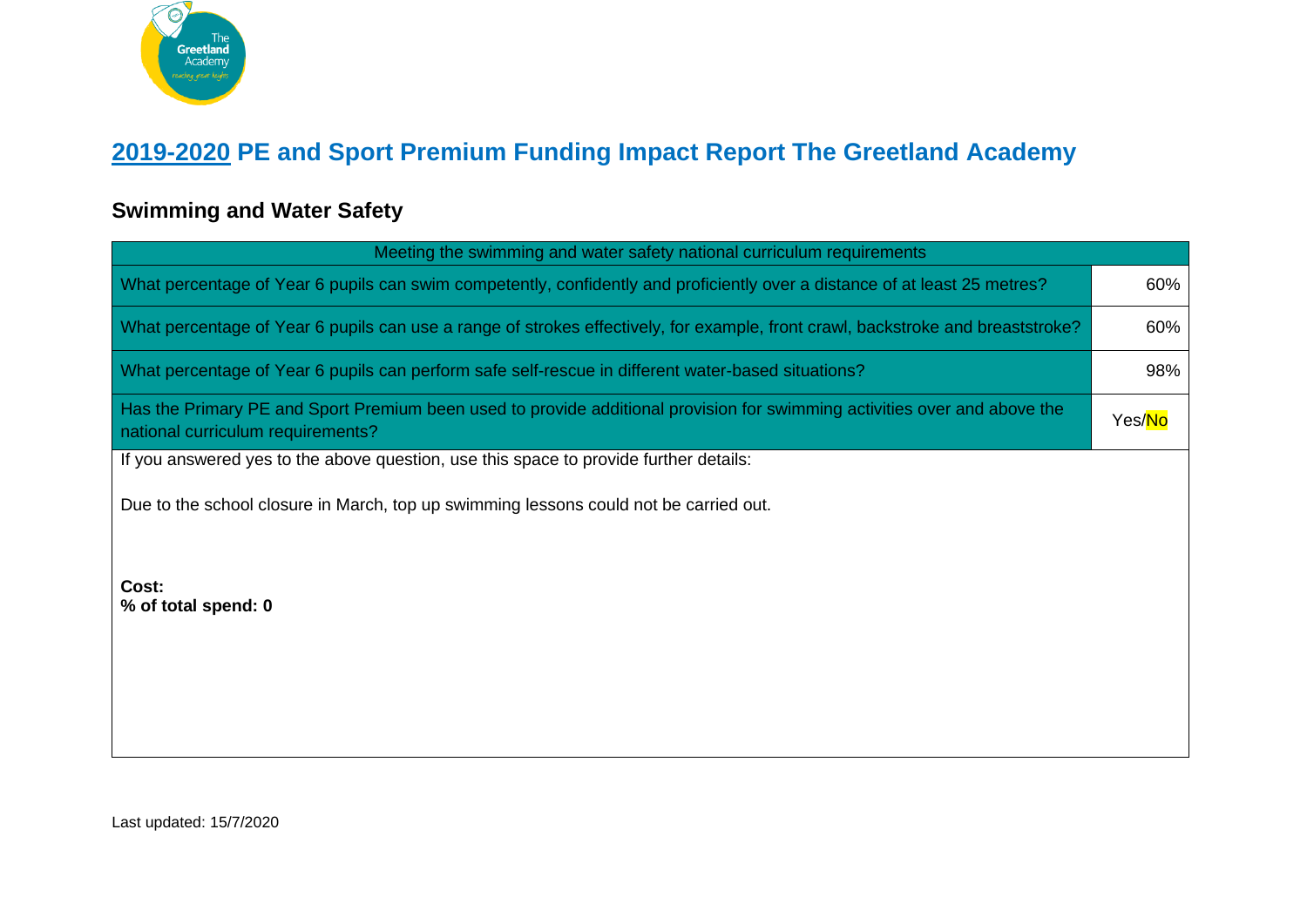## **Spending impact report for 2019-2020**

| <b>Funding received</b>                                                                                                                                                                                                                                                                                                                                                              |  |  |  |
|--------------------------------------------------------------------------------------------------------------------------------------------------------------------------------------------------------------------------------------------------------------------------------------------------------------------------------------------------------------------------------------|--|--|--|
| Total amount received: £19,580 + £9,770 b'fwd from 18/19<br>Number of eligible pupils: 358                                                                                                                                                                                                                                                                                           |  |  |  |
| Funding rate: £16,000 + £10 / pupil                                                                                                                                                                                                                                                                                                                                                  |  |  |  |
| <b>Objectives</b>                                                                                                                                                                                                                                                                                                                                                                    |  |  |  |
| Engaging all pupils in regular physical activity<br>Raising the profile of PE and sport across the school as a tool for whole-school improvement<br>2.<br>Increasing staff members' confidence, knowledge and skills in teaching PE and sport<br>3.<br>Offering pupils a broader range of sports and activities<br>4.<br>Increasing pupils' participation in competitive sport<br>5. |  |  |  |

| Objective one: Engaging all pupils in regular physical activity                                                                                                                                                                                                                                                                                                             |                      |                                                                                                                                                                                                                                                                                                                                                                         | Percentage of total<br>spending<br>£12,703 56.3%                                                                                                                                                                         |
|-----------------------------------------------------------------------------------------------------------------------------------------------------------------------------------------------------------------------------------------------------------------------------------------------------------------------------------------------------------------------------|----------------------|-------------------------------------------------------------------------------------------------------------------------------------------------------------------------------------------------------------------------------------------------------------------------------------------------------------------------------------------------------------------------|--------------------------------------------------------------------------------------------------------------------------------------------------------------------------------------------------------------------------|
| Actions taken                                                                                                                                                                                                                                                                                                                                                               | <b>Funding spent</b> | Evidence and impact                                                                                                                                                                                                                                                                                                                                                     | Sustainability and<br>suggested next steps                                                                                                                                                                               |
| Whole-school survey to be conducted to identify<br>and target children who still do not take part in any<br>physical activity outside of school.<br>• Communication with specific children to<br>target involvement<br>Promotion of additional activities for<br>$\bullet$<br>children outside of school in a broader<br>range of activities including disability<br>sports | £0                   | A survey was conducted at KS2<br>which found that Years 4 and 5 had<br>over 75% of the year group<br>attending extra-curricular activities.<br>It also found that only 50% of Year<br>3 children had attended extra-<br>curricular clubs throughout the<br>academic year. We had targeted a<br>range of clubs specifically towards<br>the year 3 children in the Summer | To target Year 3 and 4<br>extra-curricular participation<br>in the Autumn Term.<br>To continue to provide a<br>wide range of sporting<br>clubs and opportunities for<br>all year groups throughout<br>the academic year. |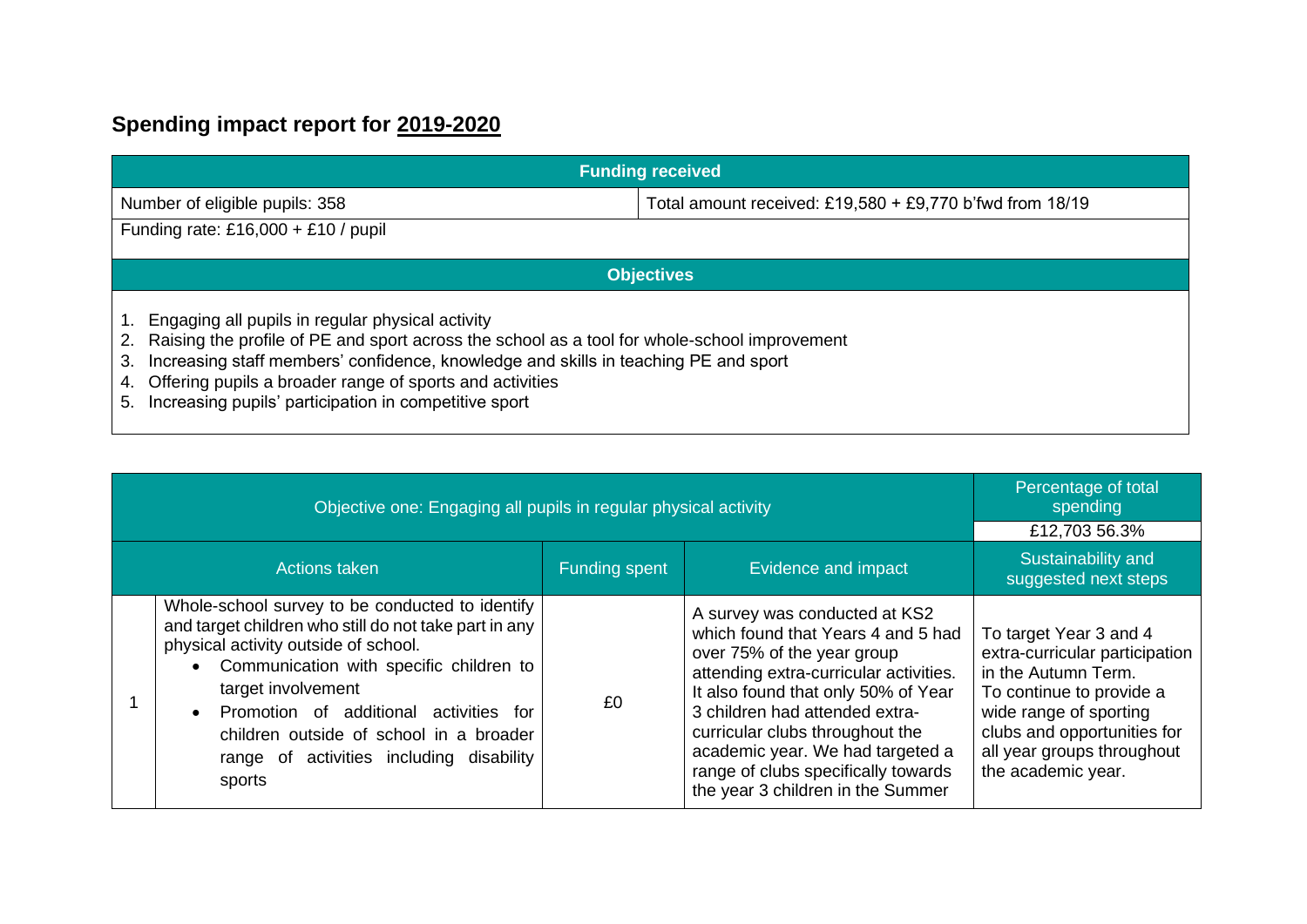|   | Plan lunchtime and after school offers to both<br>maintain the current level of offers and increase<br>participation (linked to survey outcomes & in-<br>school tracking)                                                                                                     |         | Term, to encourage more children<br>to participate in clubs. In response<br>to the survey, we had arranged for<br>cricket, rounders basketball, ruby<br>and dance clubs to begin but this<br>has been put on hold due to the<br>school closure.                                                                                                                                                                                                                                   |                                                                                                                                                                                                                                                                                                          |
|---|-------------------------------------------------------------------------------------------------------------------------------------------------------------------------------------------------------------------------------------------------------------------------------|---------|-----------------------------------------------------------------------------------------------------------------------------------------------------------------------------------------------------------------------------------------------------------------------------------------------------------------------------------------------------------------------------------------------------------------------------------------------------------------------------------|----------------------------------------------------------------------------------------------------------------------------------------------------------------------------------------------------------------------------------------------------------------------------------------------------------|
| 2 | Sports coach- lunchtime provision and after<br>school clubs for all year groups.<br>To maintain current offers and extend reach with<br>a broader range of offers                                                                                                             | £10,521 | Over the course of the academic<br>year, 19 extra-curricular clubs have<br>been offered after school despite not<br>being at school throughout the<br>Summer Term. 4 of these clubs are<br>brand new to the academy this year,<br>creating more opportunities for our<br>children.<br>Lunch time provision offers each<br>KS2 year group a specific sport to<br>take part in on one lunch time each<br>week. This has proved to be popular<br>with around 60% of children at KS2. | The sports coach will offer<br>4 clubs each week $-2$ at<br>KS1 and 2 at KS2. Ks2 will<br>also have a range of<br>external providers across<br>the academic year.<br>Encourage Year 6 children<br>to become Sports<br>Ambassadors to help lead<br>and deliver sporting<br>sessions alongside Mr<br>Bade. |
| 3 | Provision each morning of bespoke playleaders<br>at KS2 to enable and facilitate early morning<br>sporting activities.<br>To set up and initiate early morning<br>sporting activities on the KS2 playground<br>Promotion of safe sporting activities and<br>engagement of all | £1,750  | Between 40 and 50 Year 5/6<br>children participate in early morning<br>activities. The play leader in the<br>Year 3/4 playground ensures all<br>children have access to sporting<br>equipment.                                                                                                                                                                                                                                                                                    | Continue with this provision<br>in 2020/2021                                                                                                                                                                                                                                                             |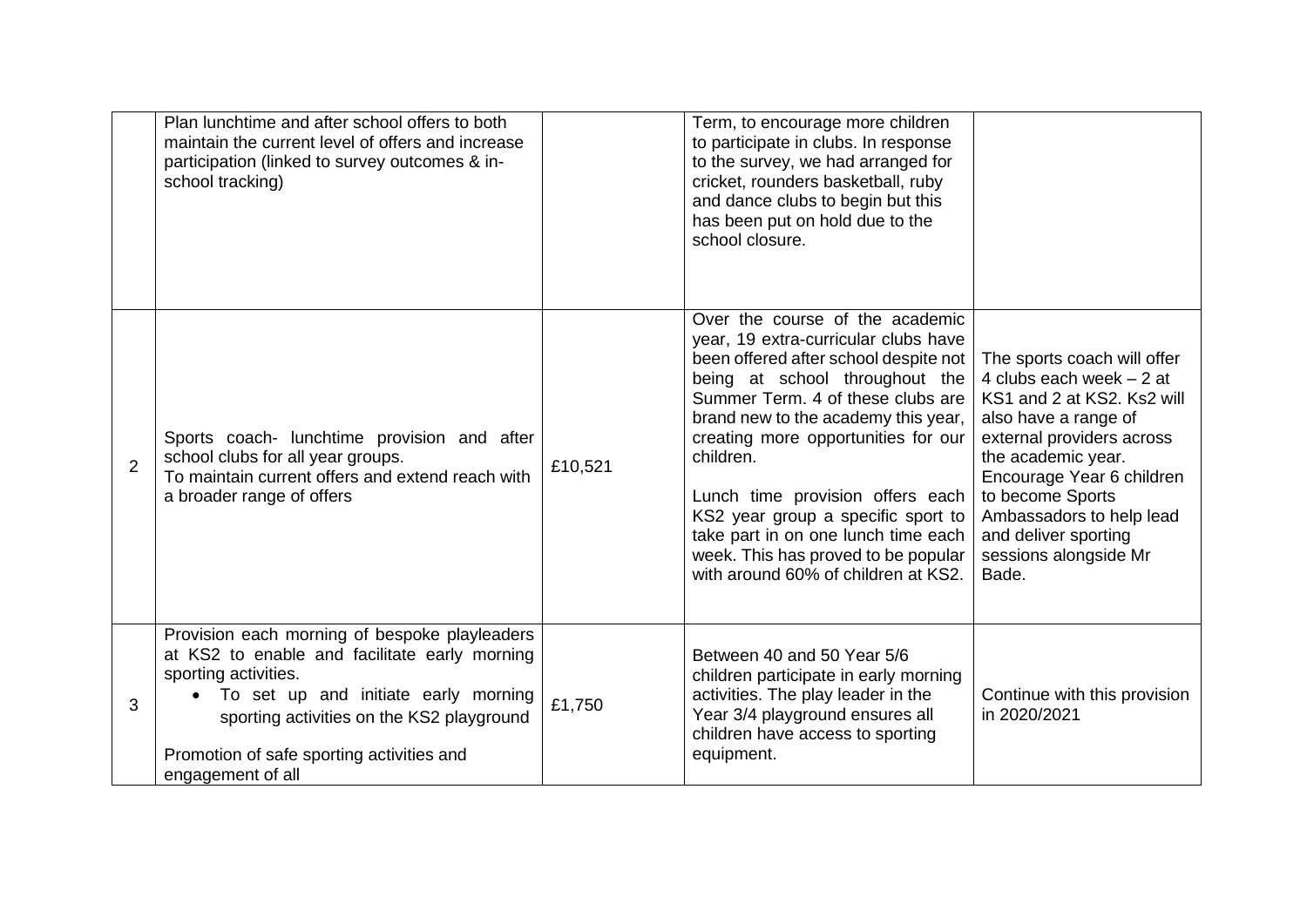| 4           | Purchasing of new playground equipment to<br>improve and enhance playtime provision and<br>skills.                                                                                                                                                                                                                                                                                                                                                                                                                                                                           | £432                 | Skipping ropes, cats cradles, hoops<br>and balls have been purchased for<br>use at playtime. Feedback from the<br>children suggested that these were<br>required to engage more children in<br>sporting activities in the bottom<br>playground.       | No need to continue with<br>this.                                                          |
|-------------|------------------------------------------------------------------------------------------------------------------------------------------------------------------------------------------------------------------------------------------------------------------------------------------------------------------------------------------------------------------------------------------------------------------------------------------------------------------------------------------------------------------------------------------------------------------------------|----------------------|-------------------------------------------------------------------------------------------------------------------------------------------------------------------------------------------------------------------------------------------------------|--------------------------------------------------------------------------------------------|
|             | Objective two: Raising the profile of PE and sport across the school as a tool for whole-school improvement                                                                                                                                                                                                                                                                                                                                                                                                                                                                  |                      |                                                                                                                                                                                                                                                       | Percentage of total<br>spending                                                            |
|             |                                                                                                                                                                                                                                                                                                                                                                                                                                                                                                                                                                              |                      |                                                                                                                                                                                                                                                       | £2,300 10.2%                                                                               |
|             | <b>Actions taken</b>                                                                                                                                                                                                                                                                                                                                                                                                                                                                                                                                                         | <b>Funding spent</b> | Evidence and impact                                                                                                                                                                                                                                   | Sustainability and<br>suggested next steps                                                 |
| $\mathbf 1$ | Targeted staffing provision (TLR posts):<br>PE coordinator to ensure PE grant delivery<br>enhances the provision for all of our children $-$ to<br>ensure current levels of offers are maintained and<br>future provision adds further value. To include<br>monitoring the effective delivery of the PE Grant<br>Funding Plan and manage our sports coach offer.<br>Further targeted promotions respond to the<br>school's outcomes from the EHNA survey.<br>Further promotion of mental health and well-<br>being awareness and support opportunities<br>across the school. | £1,100               | The EHNA survey has not been<br>completed due to school closure but<br>contact has been made with the<br>organisers.<br>The Healthy Schools Award has been<br>applied for and granted.                                                                | The EHNA survey will be<br>completed when it is<br>published in the next<br>academic year. |
| 2.          | Provision, organisation, communication and<br>celebration of 'Sports Week' - A opportunity to<br>further engage parents and children in a variety<br>of sporting activities alongside mental health and<br>healthy living awareness.                                                                                                                                                                                                                                                                                                                                         | £1,200               | No data due to school closure.<br>Home learning activities have<br>included a range of sporting<br>opportunities and the promotion of<br>healthy lifestyles. Phunky Food<br>have provided us with a range of<br>healthy food activities to share with | To organise a 'Sports'<br>Week' in the next academic<br>year.                              |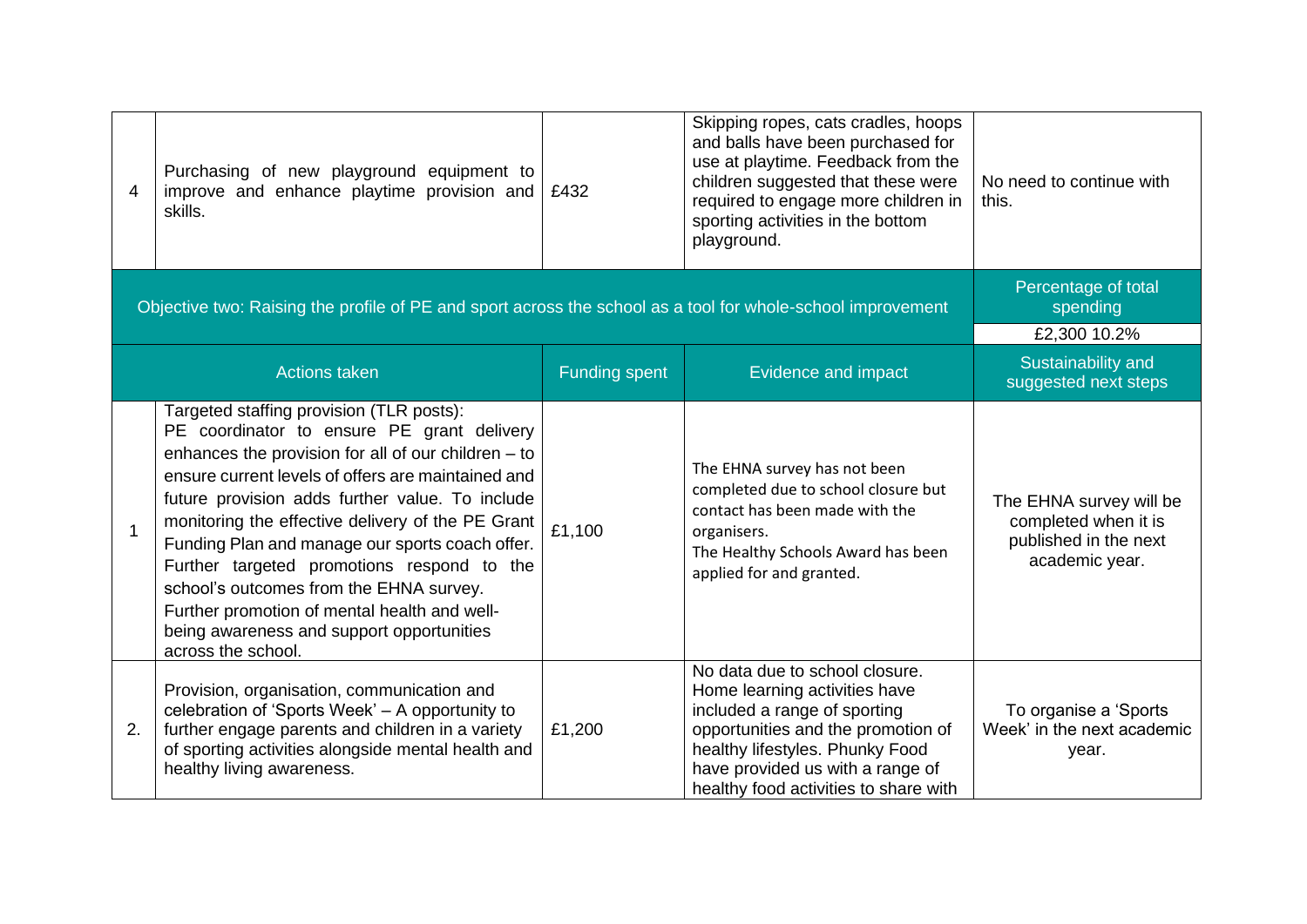|                |                                                                                                                                           |                      | our children. A Virtual Sport's Day<br>has been organised for both the key<br>worker children attending school<br>and the children who are<br>completing home learning activities<br>at home.                                                                                                                           |                                                           |
|----------------|-------------------------------------------------------------------------------------------------------------------------------------------|----------------------|-------------------------------------------------------------------------------------------------------------------------------------------------------------------------------------------------------------------------------------------------------------------------------------------------------------------------|-----------------------------------------------------------|
|                | Objective 3: Increasing staff members' confidence, knowledge and skills in teaching PE and sport                                          |                      |                                                                                                                                                                                                                                                                                                                         | Percentage of total<br>spending<br>£7,215 32.0%           |
|                | <b>Actions taken</b>                                                                                                                      | <b>Funding spent</b> | Evidence and impact                                                                                                                                                                                                                                                                                                     | Sustainability and<br>suggested next steps                |
| 1              | Planning support from Prosport each half term to<br>provide CPD for teachers. To target skills gaps<br>as identified from staff feedback. | £6,585               | 12 members of staff have received<br>planning support for 4 half terms.<br>This is an increase of 50% from the<br>last academic year. They also have<br>access to the planning<br>and<br>resources online for each of these<br>sessions and for any remaining<br>sessions where they have not had<br>ProSport planning. | There is no intention to<br>carry on with this next year. |
| $\overline{2}$ | CPD sessions to be delivered by ProSport to<br>teachers to develop knowledge and skills on<br>identified target areas.                    | In above             | 8 teachers have received CPD from<br>Pro Sport in the Autumn and Spring<br>term. Another 4 were due to receive<br>support in the summer term.<br>Staff have said that they now have<br>an increased confidence in the<br>areas of PE they have received<br>CPD.                                                         | There is no intention to<br>carry on with this next year. |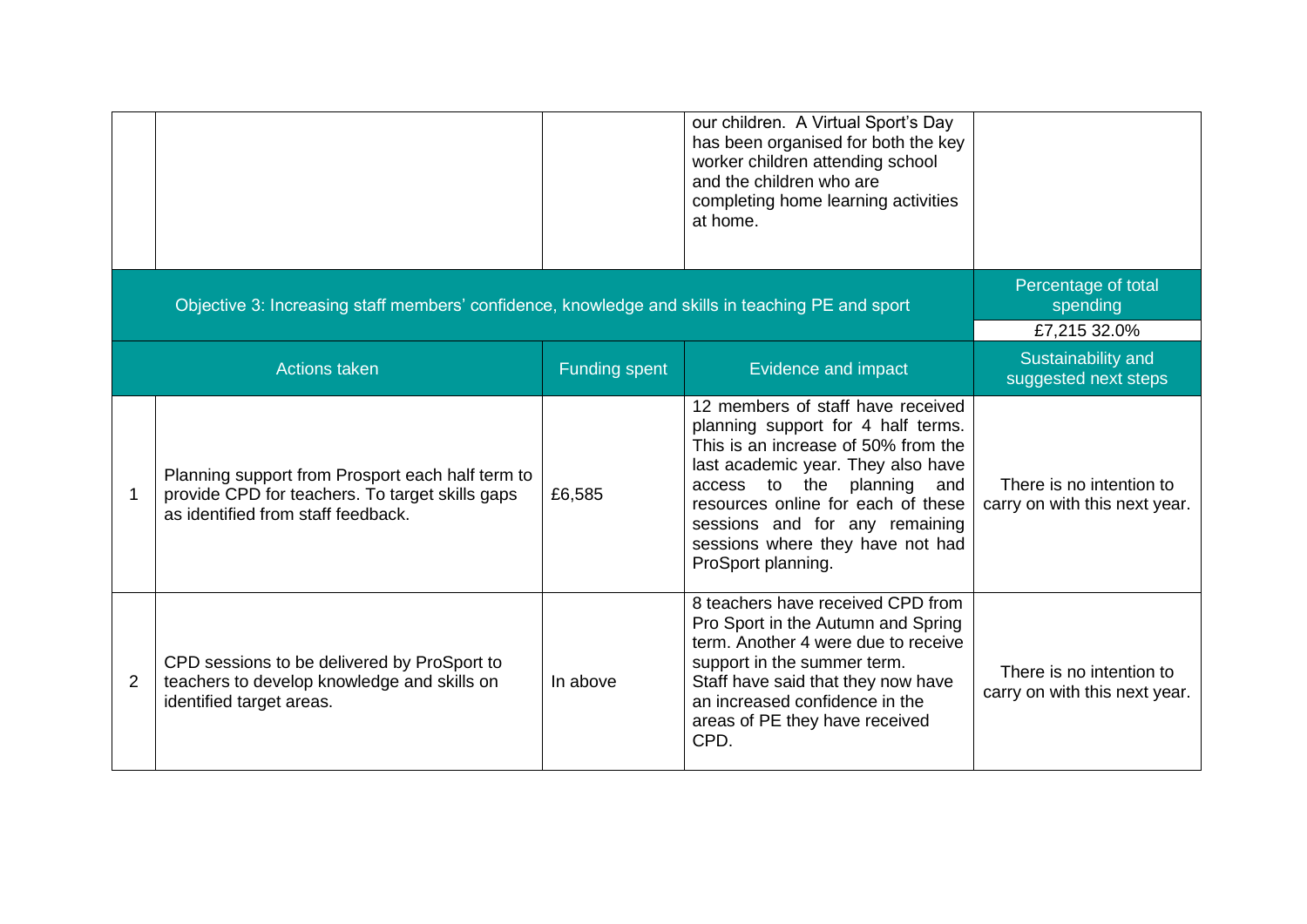| 3                                                                  | Targeted contemporary Dance CPD provision -<br>as a targeted area of need.                                                                                                  | £630                      | Contemporary dance was taught for<br>half of their dedicated time but was<br>suspended due to school closure.                 | To continue contemporary<br>dance CPD in the next<br>academic year.                                                                                 |
|--------------------------------------------------------------------|-----------------------------------------------------------------------------------------------------------------------------------------------------------------------------|---------------------------|-------------------------------------------------------------------------------------------------------------------------------|-----------------------------------------------------------------------------------------------------------------------------------------------------|
|                                                                    | Objective 4: Offering pupils a broader range of sports and activities                                                                                                       |                           |                                                                                                                               | Percentage of total<br>spending                                                                                                                     |
|                                                                    |                                                                                                                                                                             |                           |                                                                                                                               | Nil                                                                                                                                                 |
|                                                                    | <b>Actions taken</b>                                                                                                                                                        | <b>Funding spent</b>      | Evidence and impact                                                                                                           | Sustainability and<br>suggested next steps                                                                                                          |
| 1                                                                  | Year 5 children to visit the Boiler House for a<br>term to participate in outdoor and adventure<br>activities - to enhance and extend PE activity<br>offers.                | Nil                       | Due to the school closure, the<br>children were unable to go to The<br>Boiler House this academic year.                       | To continue with this target<br>in 2020/2021.                                                                                                       |
| $\overline{2}$                                                     | To offer contemporary dance in PE lessons to<br>different year groups throughout the academic<br>year.                                                                      | Nil                       | Due to the school closure, the<br>children were unable to participate<br>in contemporary dance this<br>academic year.         | To continue with this target<br>in 2020/2021.                                                                                                       |
| 3                                                                  | Provision of Year 6 top up swimming to ensure<br>all children pass the National Curriculum before<br>they transfer to secondary school.                                     | Nil                       | Due to the school closure, the<br>children were unable to attend top-<br>up swimming lessons this academic<br>year.           | To continue with this target<br>in 2020/2021 to ensure new<br>year 6 children have the<br>opportunity to complete the<br>national curriculum award. |
| Objective 5: Increasing pupils' participation in competitive sport |                                                                                                                                                                             |                           |                                                                                                                               | Percentage of total<br>spending                                                                                                                     |
|                                                                    |                                                                                                                                                                             |                           |                                                                                                                               | £339 1.5%                                                                                                                                           |
|                                                                    | <b>Actions taken</b>                                                                                                                                                        | <b>Funding spent</b>      | Evidence and impact                                                                                                           | Sustainability and<br>suggested next steps                                                                                                          |
| 1                                                                  | Sports coach to coordinate sports events both<br>inside and outside of the school hours - to<br>maintain previous year's offers and further<br>enhance with new activities. | Part of staffing<br>costs | The PE team have attended sports<br>events with 160 children at KS2<br>despite not being at school during<br>the Summer term. | To continue to meet our<br>high standards in the next<br>academic year.                                                                             |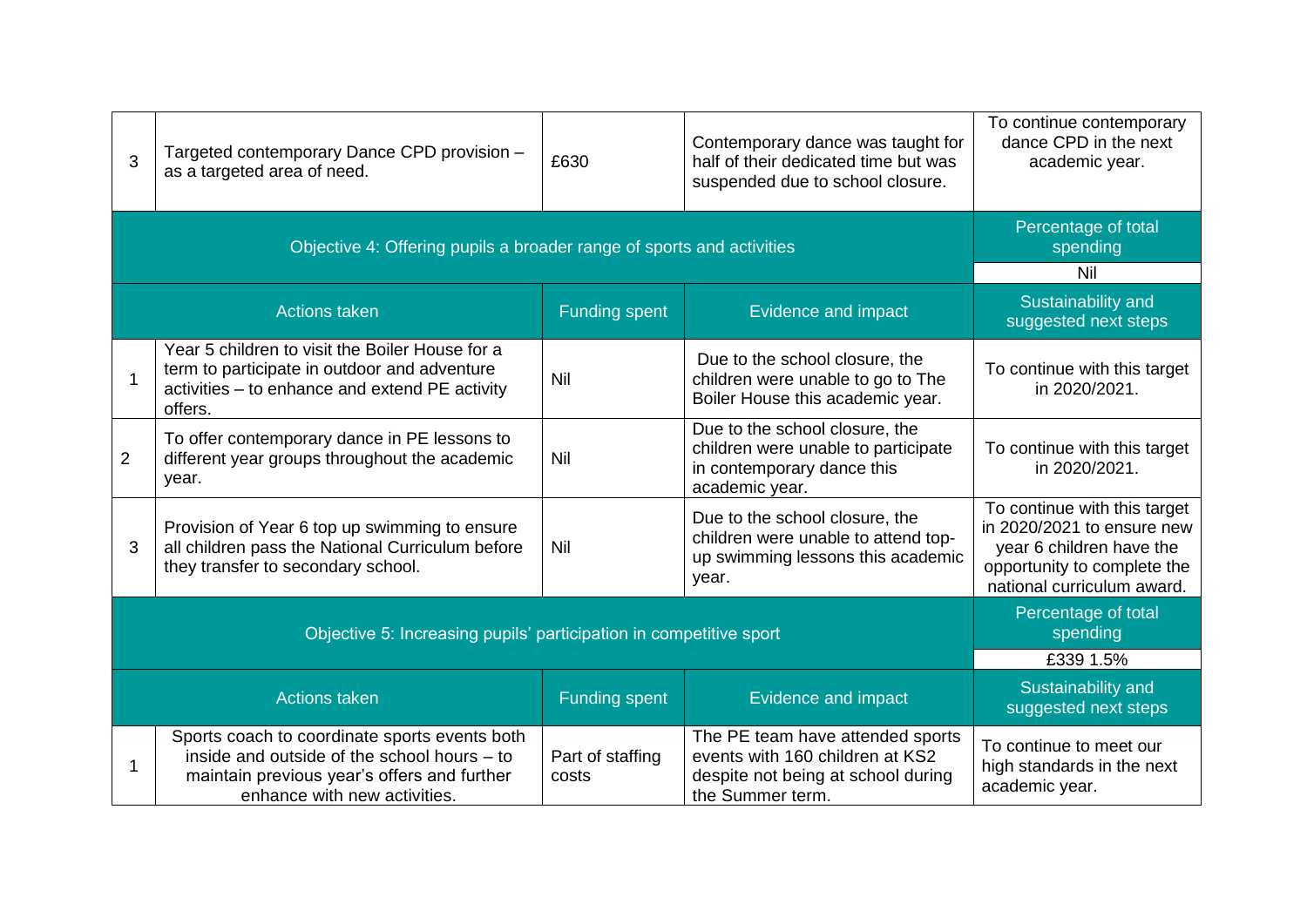|                |                                                                                               |      | 38 children qualified for Calderdale<br>finals in a range of sports.<br>32 children represented the school<br>at the West Yorkshire finals in a<br>range of sports.<br>6 gymnasts qualified for The British<br>Finals but were unable to attend<br>due to the school closure.                                                                                                                                                       |                                                                                                                                                   |
|----------------|-----------------------------------------------------------------------------------------------|------|-------------------------------------------------------------------------------------------------------------------------------------------------------------------------------------------------------------------------------------------------------------------------------------------------------------------------------------------------------------------------------------------------------------------------------------|---------------------------------------------------------------------------------------------------------------------------------------------------|
| $\overline{2}$ | Entry into football league, Brooksbank Sports<br>Partnership, Primary Dance Off competitions. | £332 | Year 6 and Year 4 football teams<br>participated in the Calderdale<br>Cluster Football League but this<br>could not be completed due to<br>school closures.<br>We have developed great links with<br>Brooksbank and have continued to<br>participate in the School Games<br>Programme.<br>33% of Year 5 and 6 attended the<br>Primary Dance Off at the Victoria<br>Theatre which is a big increase on<br>last year's participation. | To enter into football<br>leagues, Brooksbank<br>Sports Partnership and<br><b>Primary Dance Off</b><br>competitions in the next<br>academic year. |

## **Impact summary**

| Impact area                                        | <b>Summary</b>                                                                                                                                                                                                  |
|----------------------------------------------------|-----------------------------------------------------------------------------------------------------------------------------------------------------------------------------------------------------------------|
| What has been the impact on pupils' participation? | There has been a 20% increase in extra curricular clubs participation throughout the<br>first two terms at school.<br>  8 SEN children represented the academy at the West Yorkshire finals for the first time. |